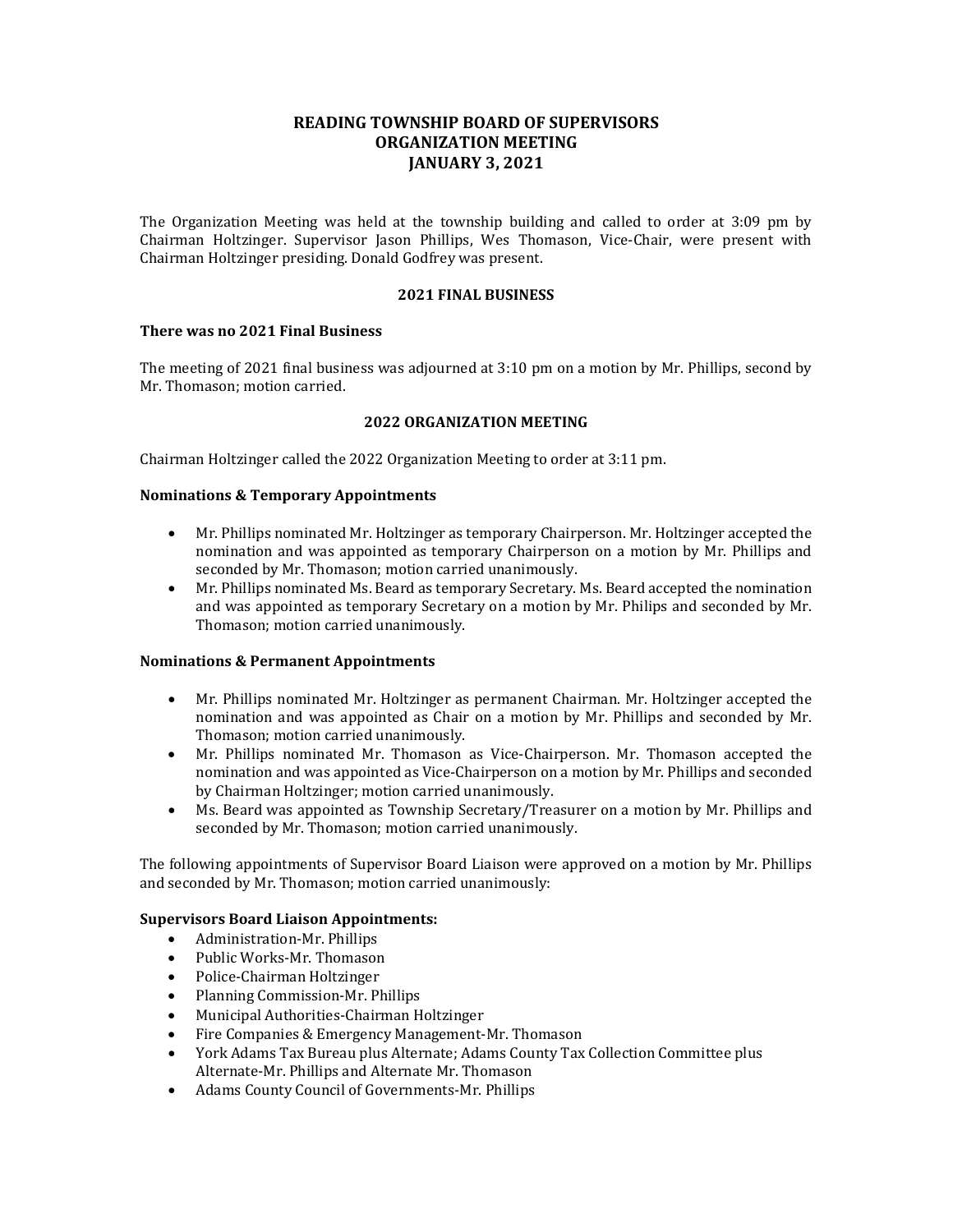The Township resident as Chairman to the vacancy Board was tabled on a motion by Chairman Holtzinger, second by Mr. Thomason; motion carried unanimously.

# **Appointments of Employees and Positions**

The following appointments of employees and positions were approved except for EMC and Deputy EMC which were tabled, on a motion by Mr. Phillips and seconded by Mr. Thomason; motion carried unanimously:

- Kimberly Beard, Open Records Officer
- Tianna Mummert, Administrative Assistant & alternate Open Records Officer
- Kim Dissinger Director of Public Works
- Jason Grim Road Foreman
- William Ceravola Officer-In-Charge
- Greg Morehead was approved as Police Officer
- Earl Herman, Seasonal Laborer
- Appoint Donald Godfrey to serve on the Planning Commission

Chairman Holtzinger questioned Mr. Godfrey if he would have any trouble working with Attorney Susan Smith. Mr. Godfrey responded he would not.

# **Appointments of Services**

The following appointments of Services were approved on a motion by Mr. Phillips and seconded by Mr. Thomason; motion carried unanimously:

- **Residential & Commercial Building Inspector and Zoning & Code Enforcement Services:** Pa Municipal Code Alliance 2022 Contract for Services
- **Computer Services** Treysta Technology Management
- **Township Solicitor** Susan Smith
- **Zoning Hearing Board Solicitor:** Timothy J. Shultis, Shultis Law, LLC
- **Municipal Engineer & Engineering Firm:**  Kevin Fox, P.E. & Gannett Fleming, Inc.
- **Sewage Enforcement Officers:** Gilbert Picarelli, KPI Technology Dominic Picarelli, Alternate SEO Leah Heine, Alternate SEO
- **Cleaning Service:** Cathy Karper Cleaning Services
- **Payroll & QuickBooks Support** Smith Elliott Kearns & Company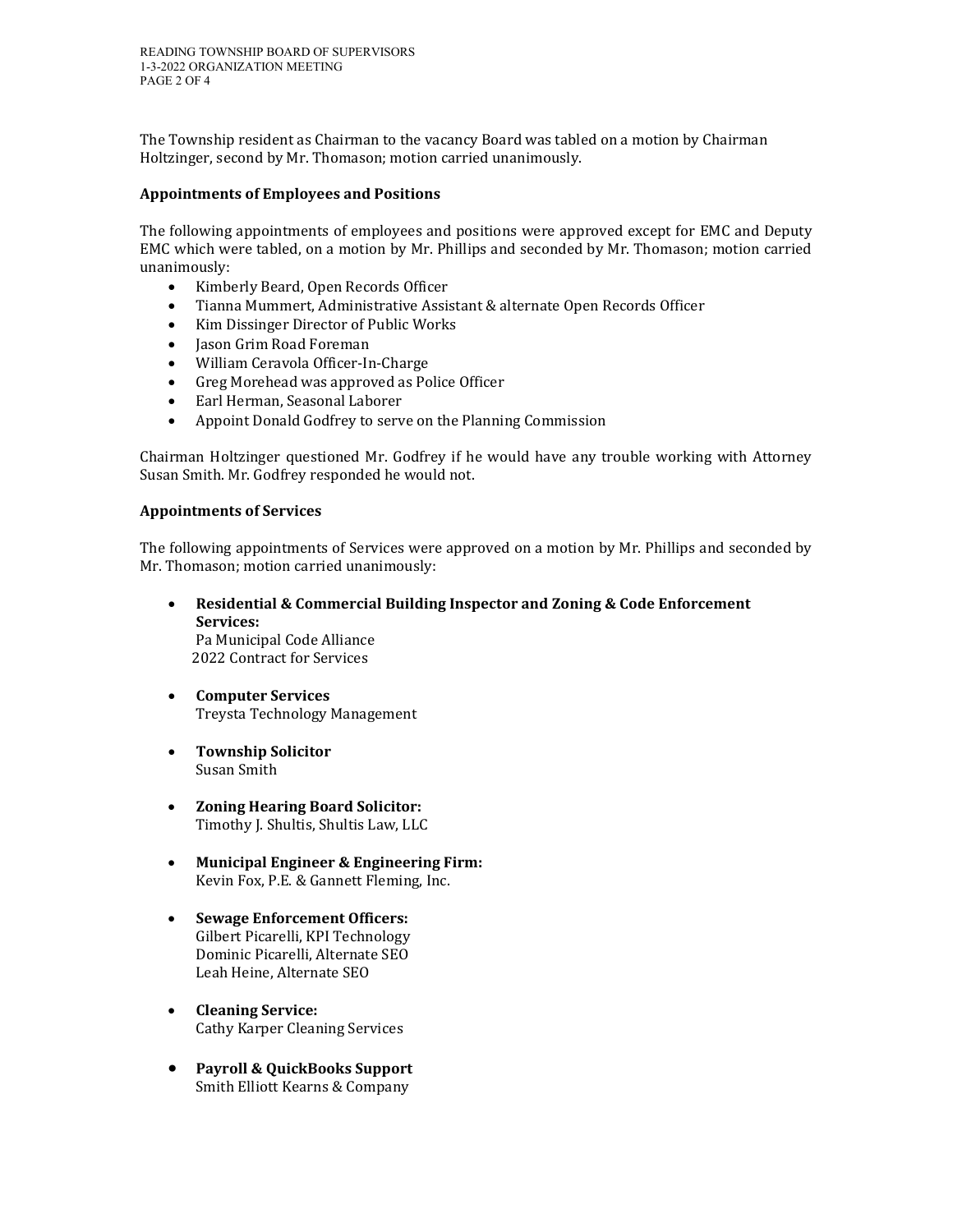### **Resolutions**

- 2022-01: Employee Wage Rates was approved with correction, on a motion by Mr. Phillips and seconded by Mr. Thomason; motion carried unanimously.
- 2022-02: Personnel Policies & Procedures was approved on a motion by Mr. Phillips and seconded by Mr. Thomason; motion carried unanimously.
- 2022-03: 2022 Fee Schedule was approved with correction, on a motion by Mr. Phillips and seconded by Mr. Thomason; motion carried unanimously.
- 2022-04: Equipment Rental Fee Schedule was adopted on a motion by Mr. Phillips, seconded by Mr. Thomason; motion carried unanimously.
- 2022-05: Confirming Re-Appointment and Terms of Office to the Reading Township Municipal Authority was approved with correction on a motion by Mr. Phillips and seconded by Mr. Thomason; motion carried unanimously.
- 2022-06: Confirming Appointment and Terms of Office to the Lake Meade Municipal Authority was tabled on a motion by Chairman Holtzinger and seconded by Mr. Thomason; motion carried unanimously.
- 2022-07: Confirming Re-appointment and Terms of Office to the Planning Commission was tabled on a motion by Chairman Holtzinger and seconded by Mr. Thomason; motion carried unanimously.
- 2022-08: Confirming Appointment & Re-appointments to the Zoning Hearing Board was tabled on a motion by Mr. Phillips, seconded by Mr. Thomason; motion carried unanimously.
- 2022-09: Appointing Delegate, Jason Phillips, and Alternate Delegate, Mr. Thomason, to the Adams County Tax Collection Committee approved on a motion by Chairman Holtzinger and seconded by Mr. Thomason; motion carried unanimously.
- 2022-10: Record Disposition approved on a motion by Mr. Phillips, second by Mr. Thomason; motion carried unanimously.
- 2022-11: Continuity of Government was tabled on a motion by Mr. Phillips, second by Mr. Thomason; motion carried unanimously.
- 2022-12: Tax Levies for 2021 was approved on a motion by Mr. Phillips, second by Mr. Thomason; motion carried unanimously.

# **Miscellaneous**

The Treasurer's Bond was approved to remain at \$2 million on a motion by Mr. Phillips and seconded by Mr. Thomason; motion carried unanimously.

Approval was given for payment of bills between meetings for employee reimbursements and to meet due dates and obtain discounts on a motion by Chairman Holtzinger and seconded by Mr. Thomason; motion carried unanimously.

Approval was given Adams County National Bank as depositories on a motion by Mr. Phillips, seconded by Mr. Thomason; motion carried unanimously.

Authorization was given for employee attendance at training, meetings, conferences, institutes, schools, and conventions with payment of registration fees, mileage and other actual expenses incurred on a case-by-case basis on a motion by Mr. Phillips and seconded by Mr. Thomason; motion carried unanimously.

Approval was given for a voting delegate, registration, and hotel accommodation at PSATS Annual Conference on by motion by Chairman Holtzinger, second by Mr. Thomason; motion carried unanimously.